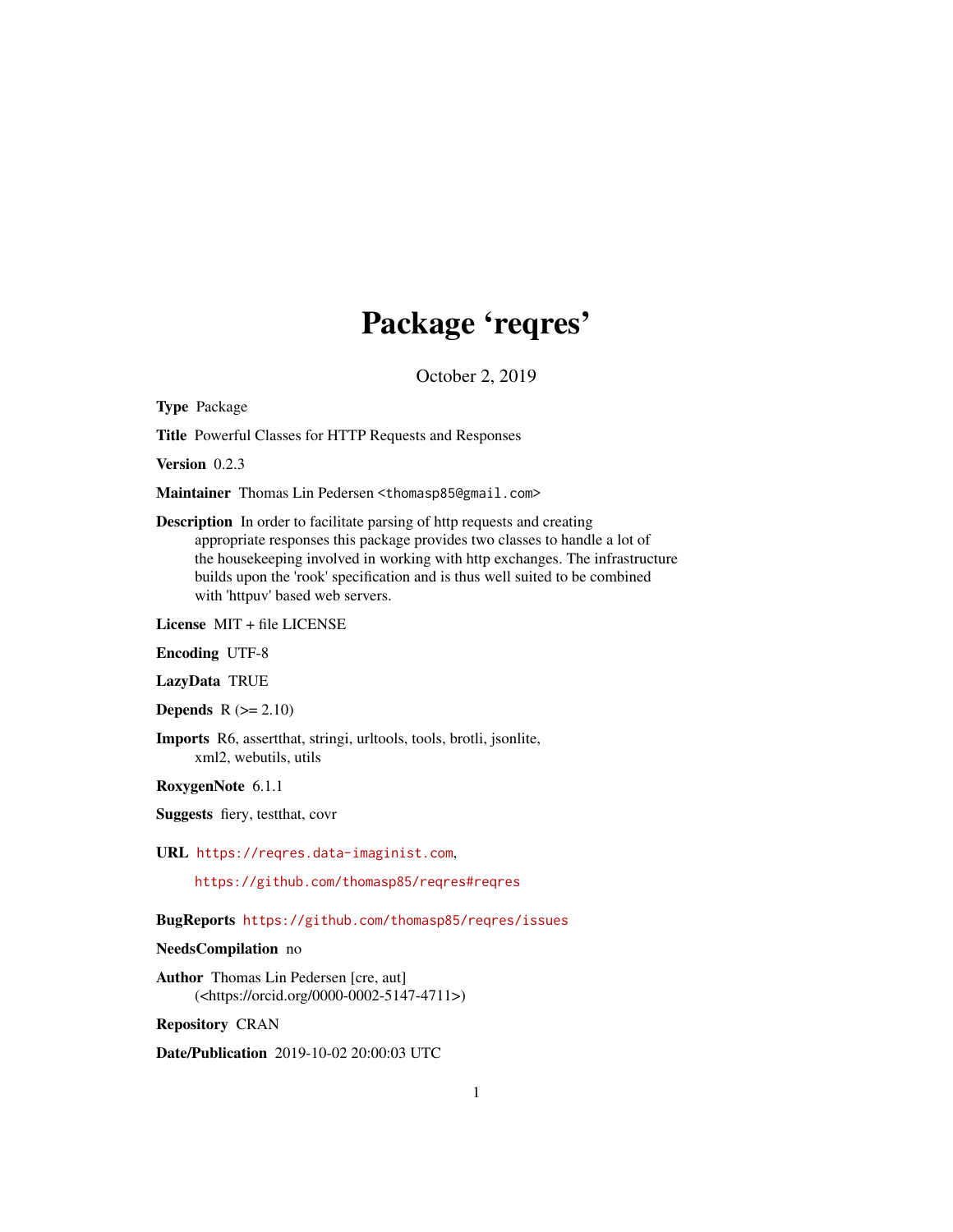# <span id="page-1-0"></span>R topics documented:

| Index | 16 |
|-------|----|
|       |    |
|       |    |
|       |    |
|       |    |
|       |    |
|       |    |
|       |    |

<span id="page-1-1"></span>default\_formatters *A list of default formatter mappings*

#### Description

This list matches the most normal mime types with their respective formatters using default arguments. For a no-frills request parsing this can be supplied directly to Response\$format(). To add or modify to this list simply supply the additional parsers as second, third, etc, argument and they will overwrite or add depending on whether it specifies a mime type already present.

### Usage

default\_formatters

### See Also

[formatters](#page-2-1) for an overview of the build in formatters in reqres

```
## Not run:
res$format(default_formatters, 'text/plain' = format_plain(sep = ' '))
## End(Not run)
```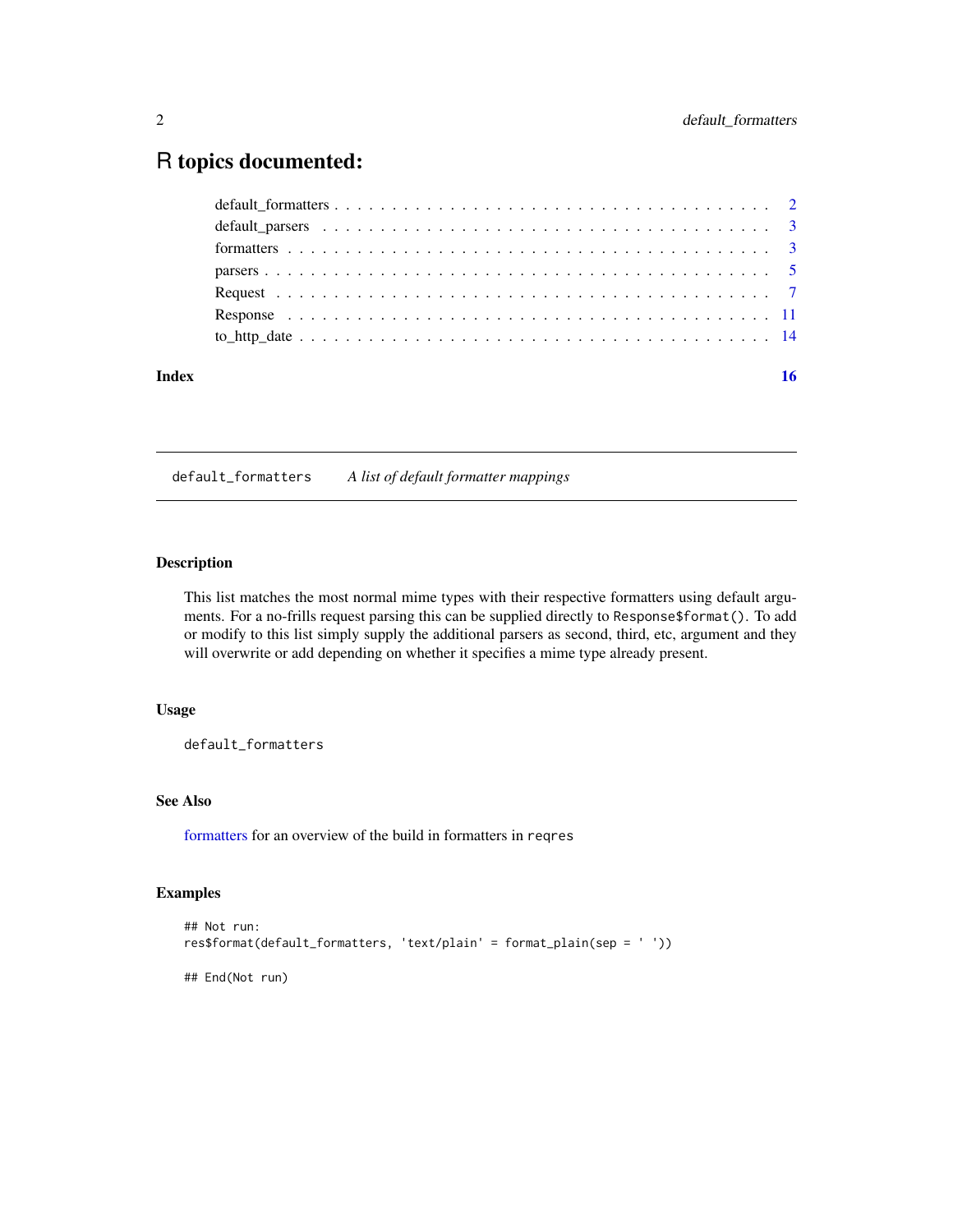<span id="page-2-2"></span><span id="page-2-0"></span>default\_parsers *A list of default parser mappings*

#### Description

This list matches the most normal mime types with their respective parsers using default arguments. For a no-frills request parsing this can be supplied directly to Request\$parse(). To add or modify to this list simply supply the additional parsers as second, third, etc, argument and they will overwrite or add depending on whether it specifies a mime type already present.

#### Usage

default\_parsers

#### See Also

[parsers](#page-4-1) for an overview of the build in parsers in reqres

#### Examples

```
## Not run:
req$parse(default_parsers, 'application/json' = parse_json(flatten = TRUE))
## End(Not run)
```
<span id="page-2-1"></span>

```
formatters Pre-supplied formatting generators
```
#### Description

This set of functions can be used to construct formatting functions adhering to the Response\$format() requirements.

#### Usage

```
format_json(dataframe = "rows", matrix = "rownajor",Date = "ISO8601", POSIXt = "string", factor = "string",
 complex = "string", raw = "base64", null = "list", na = "null",auto_unbox = FALSE, digits = 4, pretty = FALSE, force = FALSE)
format\_plain(sep = "\\n")format_xml(encoding = "UTF-8", options = "as_xml")
format_html(encoding = "UTF-8", options = "as_html")
format_table(...)
```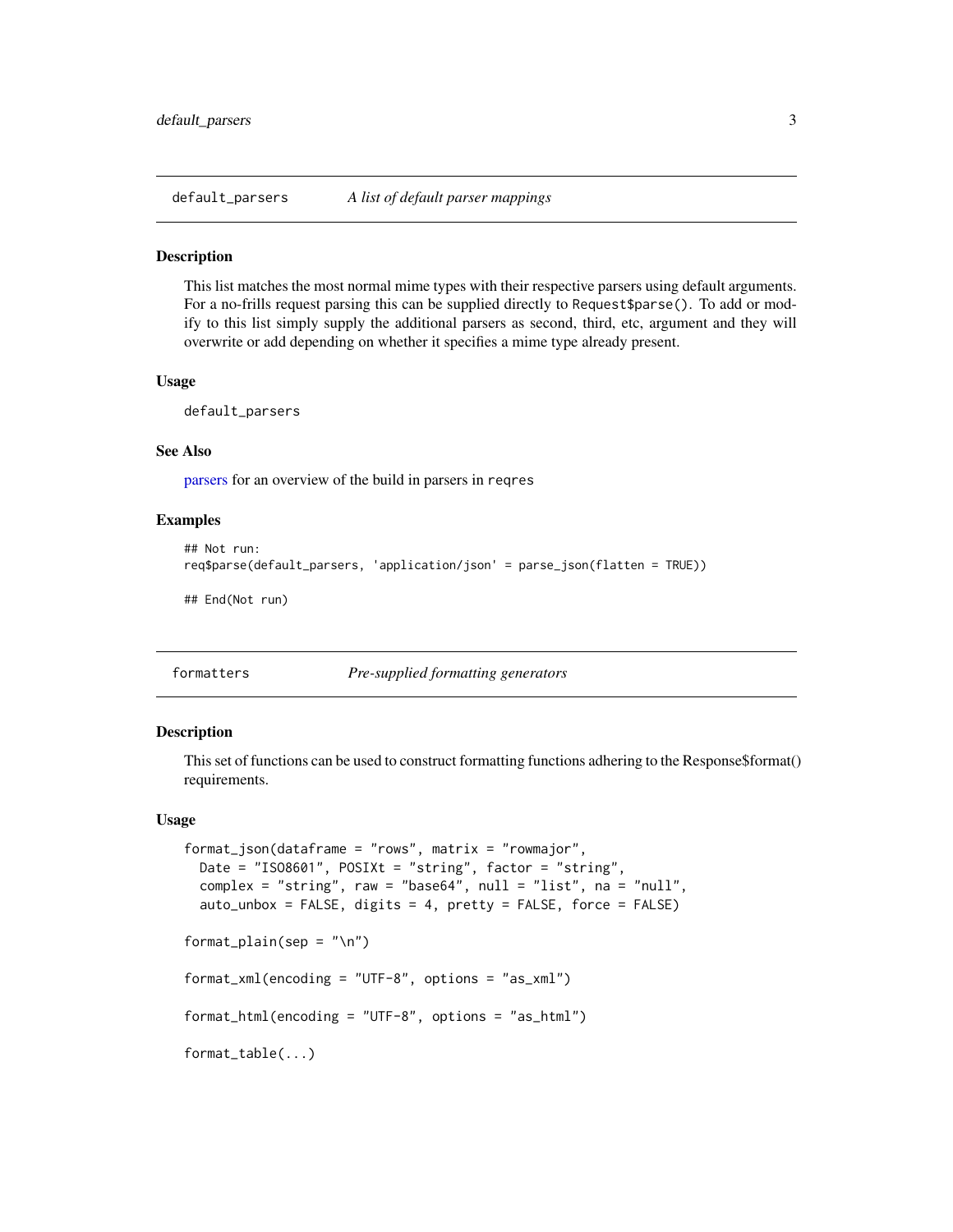# <span id="page-3-0"></span>Arguments

| dataframe  | how to encode data.frame objects: must be one of 'rows', 'columns' or 'values'                                                                                                                                                                                                                                              |
|------------|-----------------------------------------------------------------------------------------------------------------------------------------------------------------------------------------------------------------------------------------------------------------------------------------------------------------------------|
| matrix     | how to encode matrices and higher dimensional arrays: must be one of 'rowma-<br>jor' or 'columnmajor'.                                                                                                                                                                                                                      |
| Date       | how to encode Date objects: must be one of 'ISO8601' or 'epoch'                                                                                                                                                                                                                                                             |
| POSIXt     | how to encode POSIXt (date time) objects: must be one of 'string', 'ISO8601',<br>'epoch' or 'mongo'                                                                                                                                                                                                                         |
| factor     | how to encode factor objects: must be one of 'string' or 'integer'                                                                                                                                                                                                                                                          |
| complex    | how to encode complex numbers: must be one of 'string' or 'list'                                                                                                                                                                                                                                                            |
| raw        | how to encode raw objects: must be one of 'base64', 'hex' or 'mongo'                                                                                                                                                                                                                                                        |
| null       | how to encode NULL values within a list: must be one of 'null' or 'list'                                                                                                                                                                                                                                                    |
| na         | how to print NA values: must be one of 'null' or 'string'. Defaults are class<br>specific                                                                                                                                                                                                                                   |
| auto_unbox | automatically unbox all atomic vectors of length 1. It is usually safer to avoid<br>this and instead use the unbox function to unbox individual elements. An ex-<br>ception is that objects of class $AsIs (i.e. wrapped in I())$ are not automatically<br>unboxed. This is a way to mark single values as length-1 arrays. |
| digits     | max number of decimal digits to print for numeric values. Use I() to specify<br>significant digits. Use NA for max precision.                                                                                                                                                                                               |
| pretty     | adds indentation whitespace to JSON output. Can be TRUE/FALSE or a number<br>specifying the number of spaces to indent. See prettify                                                                                                                                                                                        |
| force      | unclass/skip objects of classes with no defined JSON mapping                                                                                                                                                                                                                                                                |
| sep        | The line separator. Plain text will be split into multiple strings based on this.                                                                                                                                                                                                                                           |
| encoding   | The character encoding to use in the document. The default encoding is 'UTF-<br>8'. Available encodings are specified at http://xmlsoft.org/html/libxml-encoding.<br>html#xmlCharEncoding.                                                                                                                                  |
| options    | default: 'format'. Zero or more of                                                                                                                                                                                                                                                                                          |
|            | format Format output                                                                                                                                                                                                                                                                                                        |
|            | no_declaration Drop the XML declaration                                                                                                                                                                                                                                                                                     |
|            | no_empty_tags Remove empty tags                                                                                                                                                                                                                                                                                             |
|            | no_xhtml Disable XHTML1 rules                                                                                                                                                                                                                                                                                               |
|            | require_xhtml Force XHTML1 rules                                                                                                                                                                                                                                                                                            |
|            | as_xml Force XML output                                                                                                                                                                                                                                                                                                     |
|            | as_html Force HTML output                                                                                                                                                                                                                                                                                                   |
|            | format_whitespace Format with non-significant whitespace                                                                                                                                                                                                                                                                    |
|            | parameters passed on to write.table()                                                                                                                                                                                                                                                                                       |

#### Value

A function accepting an R object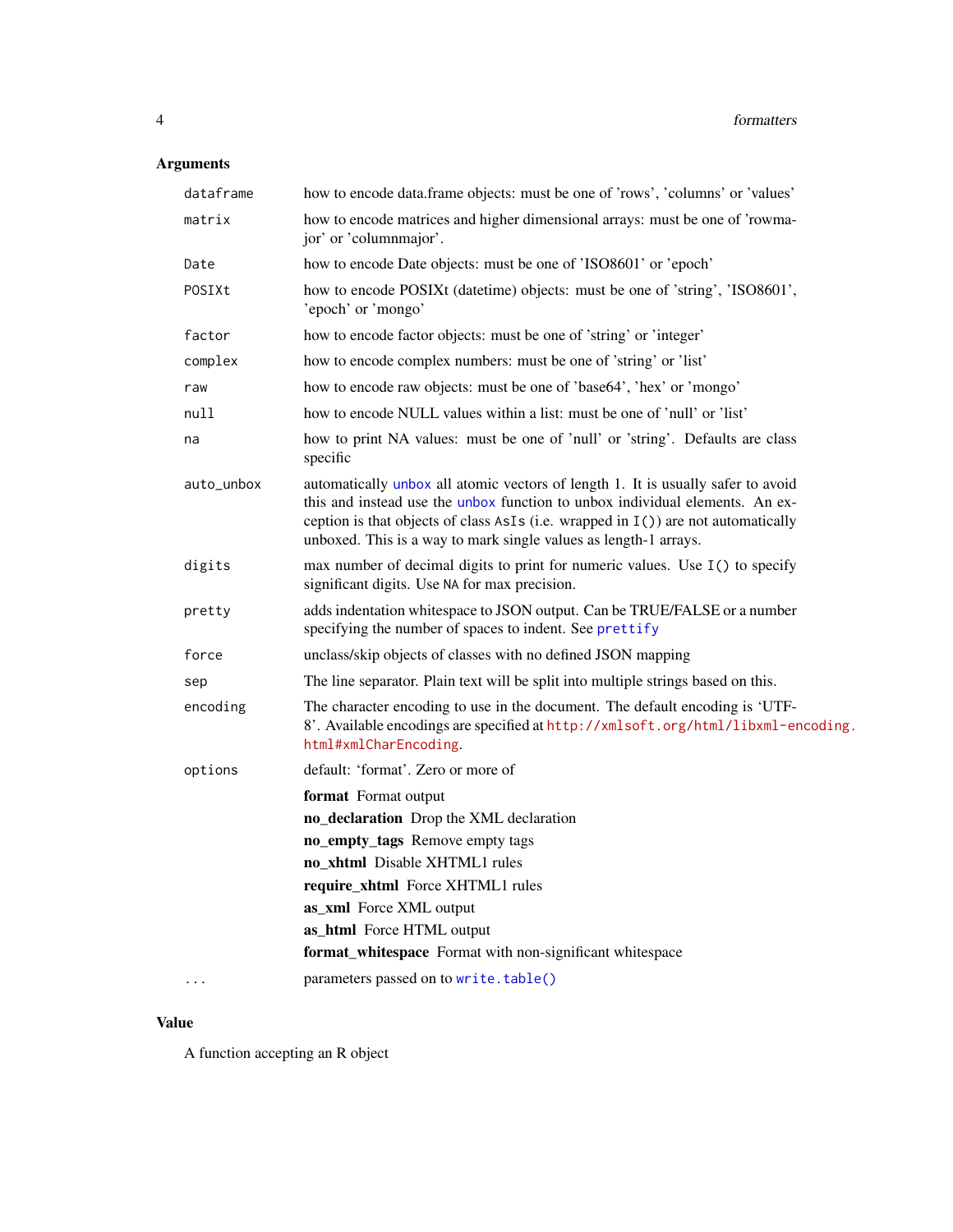#### <span id="page-4-0"></span>parsers 5 and 5 and 5 and 5 and 5 and 5 and 5 and 5 and 5 and 5 and 5 and 5 and 5 and 5 and 5 and 5 and 5 and 5

#### See Also

[parsers](#page-4-1) for converting Request bodies into R objects

[default\\_formatters](#page-1-1) for a list that maps the most common mime types to their respective formatters

#### Examples

```
fake_rook <- fiery::fake_request(
  'http://example.com/test',
  content = ',
 headers = list(Content_Type = 'text/plain',
   Accept = 'application/json, text/csv'
  )
)
req <- Request$new(fake_rook)
res <- req$respond()
res$body <- mtcars
res$format(json = format_json(), csv = format_table(sep=','))
res$body
# Cleaning up connections
rm(fake_rook, req, res)
gc()
```
#### <span id="page-4-1"></span>parsers *Pre-supplied parsing generators*

#### Description

This set of functions can be used to construct parsing functions adhering to the Request\$parse() requirements.

#### Usage

```
parse_json(simplifyVector = TRUE, simplifyDataFrame = simplifyVector,
  simplifyMatrix = simplifyVector, flatten = FALSE)
parse\_plain(sep = "\\n")parse_xml(encoding = "", options = "NOBLANKS", base_url = "")
parse_html(encoding = "", options = c("RECOVER", "NOERROR",
  "NOBLANKS", base_url = "")
parse_multiform()
```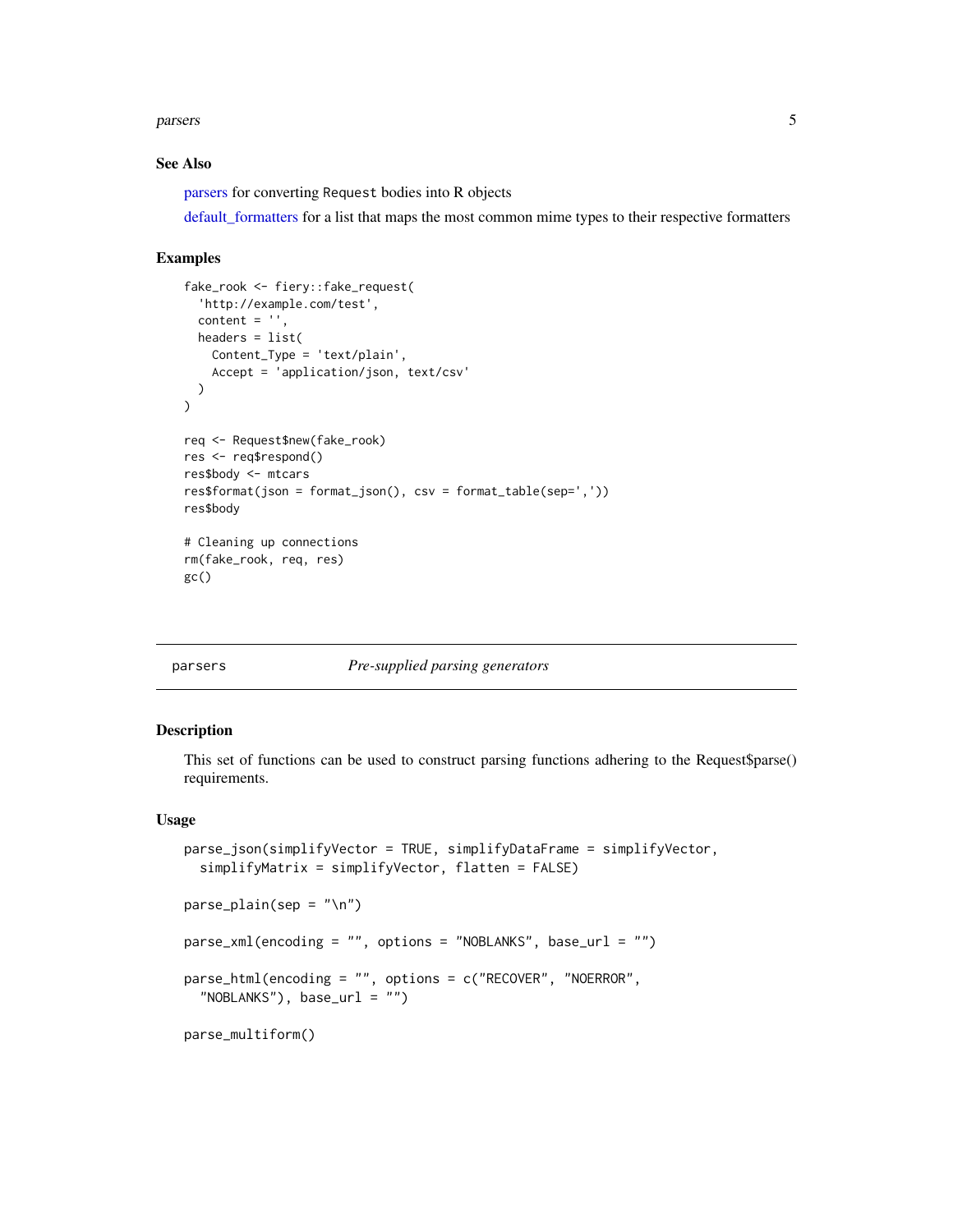```
parse_queryform()
```

```
parse_table(...)
```
### Arguments

simplifyVector coerce JSON arrays containing only primitives into an atomic vector simplifyDataFrame

|          | coerce JSON arrays containing only records (JSON objects) into a data frame                                                                                                                                                                          |
|----------|------------------------------------------------------------------------------------------------------------------------------------------------------------------------------------------------------------------------------------------------------|
|          | simplifyMatrix coerce JSON arrays containing vectors of equal mode and dimension into matrix<br>or array                                                                                                                                             |
| flatten  | automatically flatten nested data frames into a single non-nested data frame                                                                                                                                                                         |
| sep      | The line separator. Plain text will be split into multiple strings based on this.                                                                                                                                                                    |
| encoding | Specify a default encoding for the document. Unless otherwise specified XML<br>documents are assumed to be in UTF-8 or UTF-16. If the document is not<br>UTF-8/16, and lacks an explicit encoding directive, this allows you to supply a<br>default. |
| options  | Set parsing options for the libxml2 parser. Zero or more of                                                                                                                                                                                          |
|          | <b>RECOVER</b> recover on errors                                                                                                                                                                                                                     |
|          | <b>NOENT</b> substitute entities                                                                                                                                                                                                                     |
|          | <b>DTDLOAD</b> load the external subset                                                                                                                                                                                                              |
|          | <b>DTDATTR</b> default DTD attributes                                                                                                                                                                                                                |
|          | <b>DTDVALID</b> validate with the DTD                                                                                                                                                                                                                |
|          | <b>NOERROR</b> suppress error reports                                                                                                                                                                                                                |
|          | <b>NOWARNING</b> suppress warning reports                                                                                                                                                                                                            |
|          | <b>PEDANTIC</b> pedantic error reporting                                                                                                                                                                                                             |
|          | <b>NOBLANKS</b> remove blank nodes                                                                                                                                                                                                                   |
|          | <b>SAX1</b> use the SAX1 interface internally                                                                                                                                                                                                        |
|          | <b>XINCLUDE</b> Implement XInclude substitition                                                                                                                                                                                                      |
|          | <b>NONET</b> Forbid network access                                                                                                                                                                                                                   |
|          | <b>NODICT</b> Do not reuse the context dictionary                                                                                                                                                                                                    |
|          | NSCLEAN remove redundant namespaces declarations                                                                                                                                                                                                     |
|          | <b>NOCDATA</b> merge CDATA as text nodes                                                                                                                                                                                                             |
|          | <b>NOXINCNODE</b> do not generate XINCLUDE START/END nodes                                                                                                                                                                                           |
|          | <b>COMPACT</b> compact small text nodes; no modification of the tree allowed af-<br>terwards (will possibly crash if you try to modify the tree)                                                                                                     |
|          | OLD10 parse using XML-1.0 before update 5                                                                                                                                                                                                            |
|          | <b>NOBASEFIX</b> do not fixup XINCLUDE xml:base uris                                                                                                                                                                                                 |
|          | HUGE relax any hardcoded limit from the parser                                                                                                                                                                                                       |
|          | <b>OLDSAX</b> parse using SAX2 interface before 2.7.0                                                                                                                                                                                                |
|          | IGNORE_ENC ignore internal document encoding hint                                                                                                                                                                                                    |
|          | <b>BIG_LINES</b> Store big lines numbers in text PSVI field                                                                                                                                                                                          |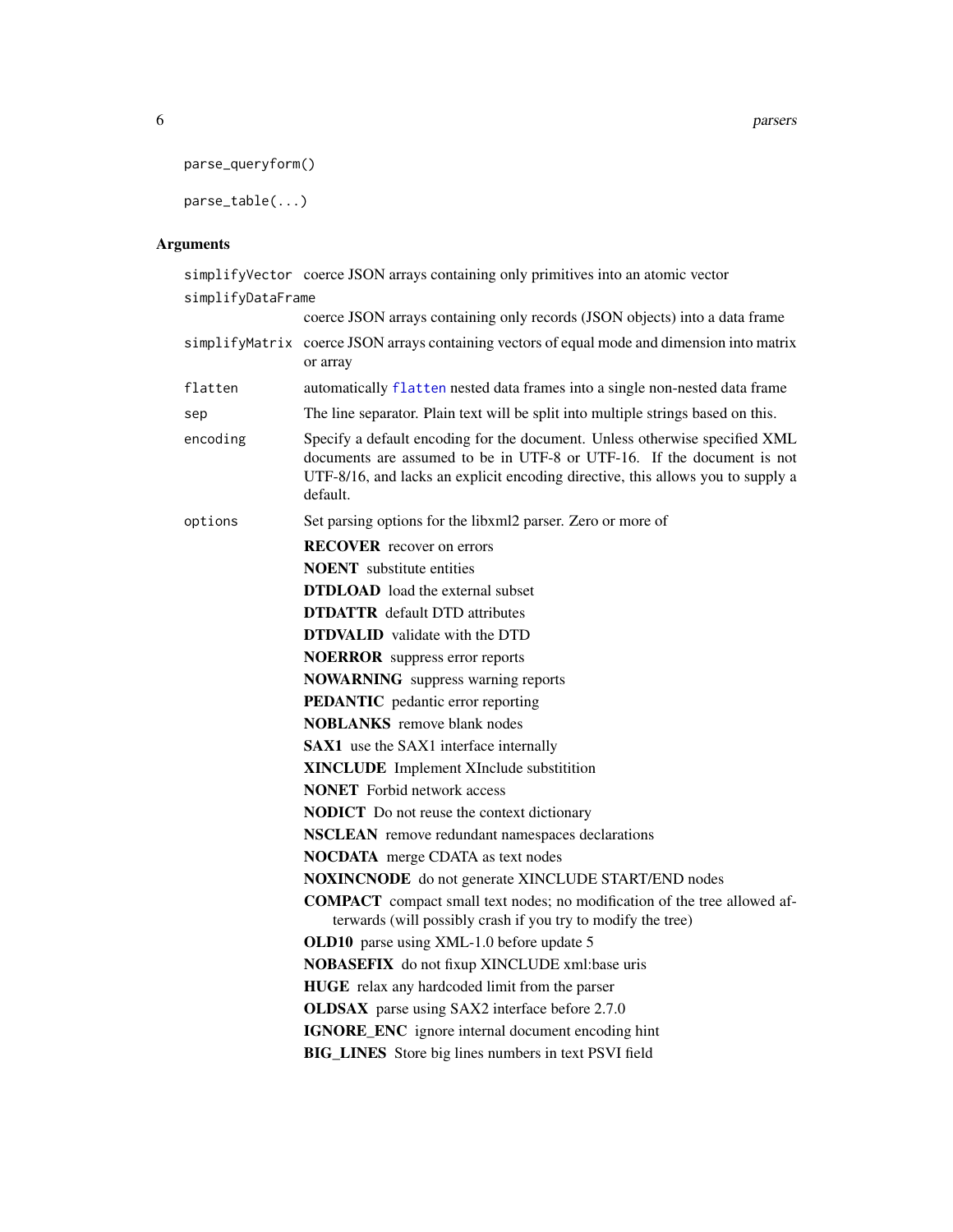#### <span id="page-6-0"></span>Request **7**

| base url                | When loading from a connection, raw vector or literal html/xml, this allows you                         |
|-------------------------|---------------------------------------------------------------------------------------------------------|
|                         | to specify a base url for the document. Base urls are used to turn relative urls<br>into absolute urls. |
| $\cdot$ $\cdot$ $\cdot$ | parameters passed on to read. table()                                                                   |

#### Value

A function accepting a raw vector and a named list of directives

#### See Also

[formatters](#page-2-1) for converting Response bodies into compatible types

[default\\_parsers](#page-2-2) for a list that maps the most common mime types to their respective parsers

#### Examples

```
fake_rook <- fiery::fake_request(
  'http://example.com/test',
  content = '[1, 2, 3, 4]',
  headers = list(
    Content_Type = 'application/json'
  \lambda\mathcal{L}req <- Request$new(fake_rook)
req$parse(json = parse_json())
req$body
# Cleaning up connections
rm(fake_rook, req)
gc()
```
<span id="page-6-1"></span>Request *HTTP Request Handling*

#### Description

This class wraps all functionality related to extracting information from a http request. Much of the functionality is inspired by the Request class in Express.js, so [the documentation](https://expressjs.com/en/4x/api.html#req) for this will complement this document. As reqres is build on top of the [Rook specifications](https://github.com/jeffreyhorner/Rook/blob/a5e45f751/README.md) the Request object is initialized from a Rook-compliant object. This will often be the request object provided by the httpuv framework. While it shouldn't be needed, the original Rook object is always accessible and can be modified, though any modifications will not propagate to derived values in the Request object (e.g. changing the HTTP\_HOST element of the Rook object will not change the host field of the Request object). Because of this, direct manipulation of the Rook object is generally discouraged.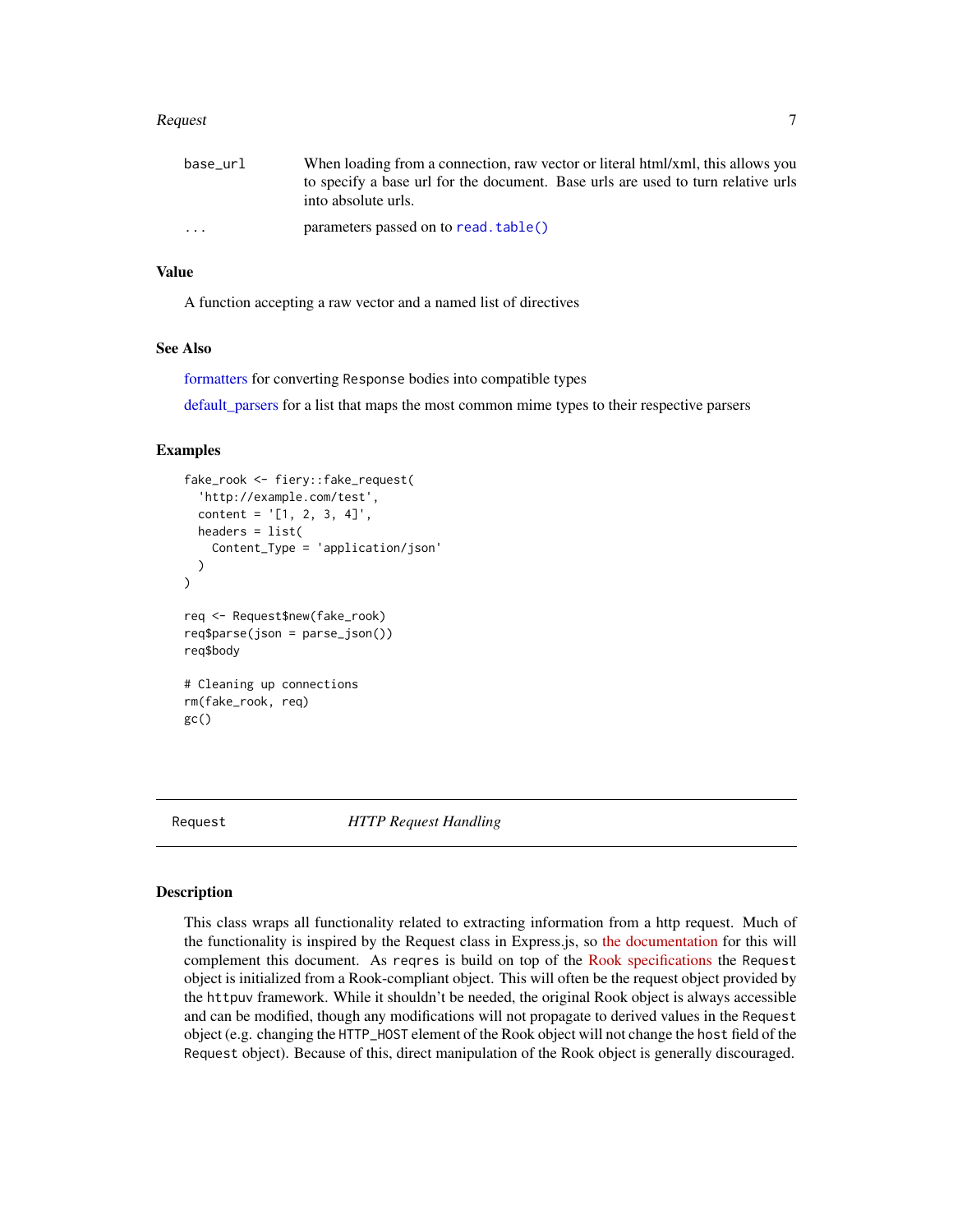#### Usage

as.Request(x, ...)

is.Request(x)

#### Arguments

| $\boldsymbol{\mathsf{x}}$ | An object coercible to a Request.      |
|---------------------------|----------------------------------------|
| $\cdots$                  | Parameters passed on to Request\$new() |

#### Value

A Request object (for as.Request()) or a logical indicating whether the object is a Request (for is.Request())

#### Initialization

A new 'Request'-object is initialized using the new() method on the generator:

Usage

req <- Request\$new(rook, trust = FALSE)

#### Arguments

rook The rook request that the new object should wrap trust Is this request trusted blindly. If TRUE X-Forwarded-\* headers will be returned when querying host, ip, and protoc

#### Fields

The following fields are accessible in a Request object:

trust A logical indicating whether the request is trusted. *Mutable*

method A string indicating the request method (in lower case, e.g. 'get', 'put', etc.). *Immutable*

- body An object holding the body of the request. This is an empty string by default and needs to be populated using the set\_body() method (this is often done using a body parser that accesses the Rook\$input stream). *Immutable*
- cookies Access a named list of all cookies in the request. These have been URI decoded. *Immutable*
- headers Access a named list of all headers in the request. In order to follow R variable naming standards - have been substituted with \_. Use the get\_header() method to lookup based on the correct header name. *Immutable*
- host Return the domain of the server given by the "Host" header if trust == FALSE. If trust == true returns the X-Forwarded-Host instead.
- ip Returns the remote address of the request if trust == FALSE. if trust == TRUE it will instead return the first value of the X-Forwarded-For header. *Immutable*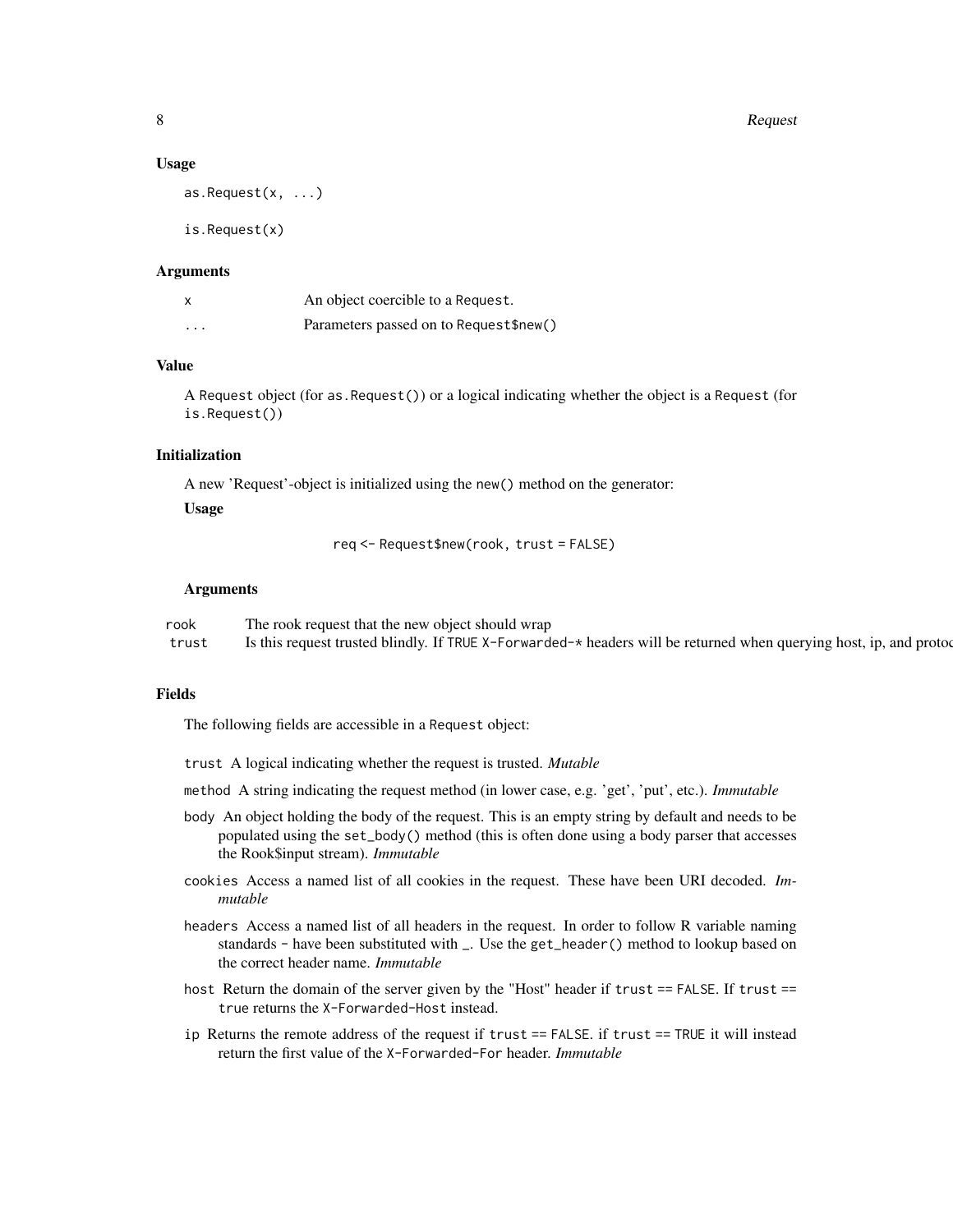#### Request that the contract of the contract of the contract of the contract of the contract of the contract of the contract of the contract of the contract of the contract of the contract of the contract of the contract of t

- ips If trust == TRUE it will return the full list of ips in the X-Forwarded-For header. If trust == FALSE it will return an empty vector. *Immutable*
- protocol Returns the protocol (e.g. 'http') used for the request. If trust == TRUE it will use the value of the X-Forwarded-Proto header. *Immutable*
- root The mount point of the application receiving this request. Can be empty if the application is mounted on the server root. *Immutable*
- path The part of the url following the root. Defines the local target of the request (independent of where it is mounted). *Immutable*
- url The full URL of the request. *Immutable*
- query The query string of the request (anything following "?" in the URL) parsed into a named list. The query has been url decoded and "+" has been substituted with space. Multiple queries are expected to be separated by either "&" or "|". *Immutable*
- querystring The unparsed query string of the request, including "?". If no query string exists it will be "" rather than "?"
- xhr A logical indicating whether the X-Requested-With header equals XMLHttpRequest thus indicating that the request was performed using a JavaScript library such as jQuery. *Immutable*
- secure A logical indicating whether the request was performed using a secure connection, i.e. protocol == 'https'. *Immutable*
- origin The original object used to create the Request object. As reqres currently only works with rook this will always return the original rook object. *Immutable*, though the content of the rook object itself might be manipulated as it is an environment.
- response If a Response object has been created for this request it is accessible through this field. *Immutable*

#### Methods

The following methods are available in a Request object:

- set\_body(content) Sets the content of the request body. This method should mainly be used in concert with a body parser that reads the rook\$input stream
- set\_cookies(cookies) Sets the cookies of the request. The cookies are automatically parsed and populated, so this method is mainly available to facilitate cookie signing and encryption
- get\_header(name) Get the header of the specified name.
- accepts(types) Given a vector of response content types it returns the preferred one based on the Accept header.
- accepts\_charsets(charsets) Given a vector of possible character encodings it returns the preferred one based on the Accept-Charset header.
- accepts\_encoding(encoding) Given a vector of possible content encodings (usually compression algorithms) it selects the preferred one based on the Accept-Encoding header. If there is no match it will return "identity" signaling no compression.
- accepts\_language(language) Given a vector of possible content languages it selects the best one based on the Accept-Language header.
- is(type) Queries whether the body of the request is in a given format by looking at the Content-Type header. Used for selecting the best parsing method.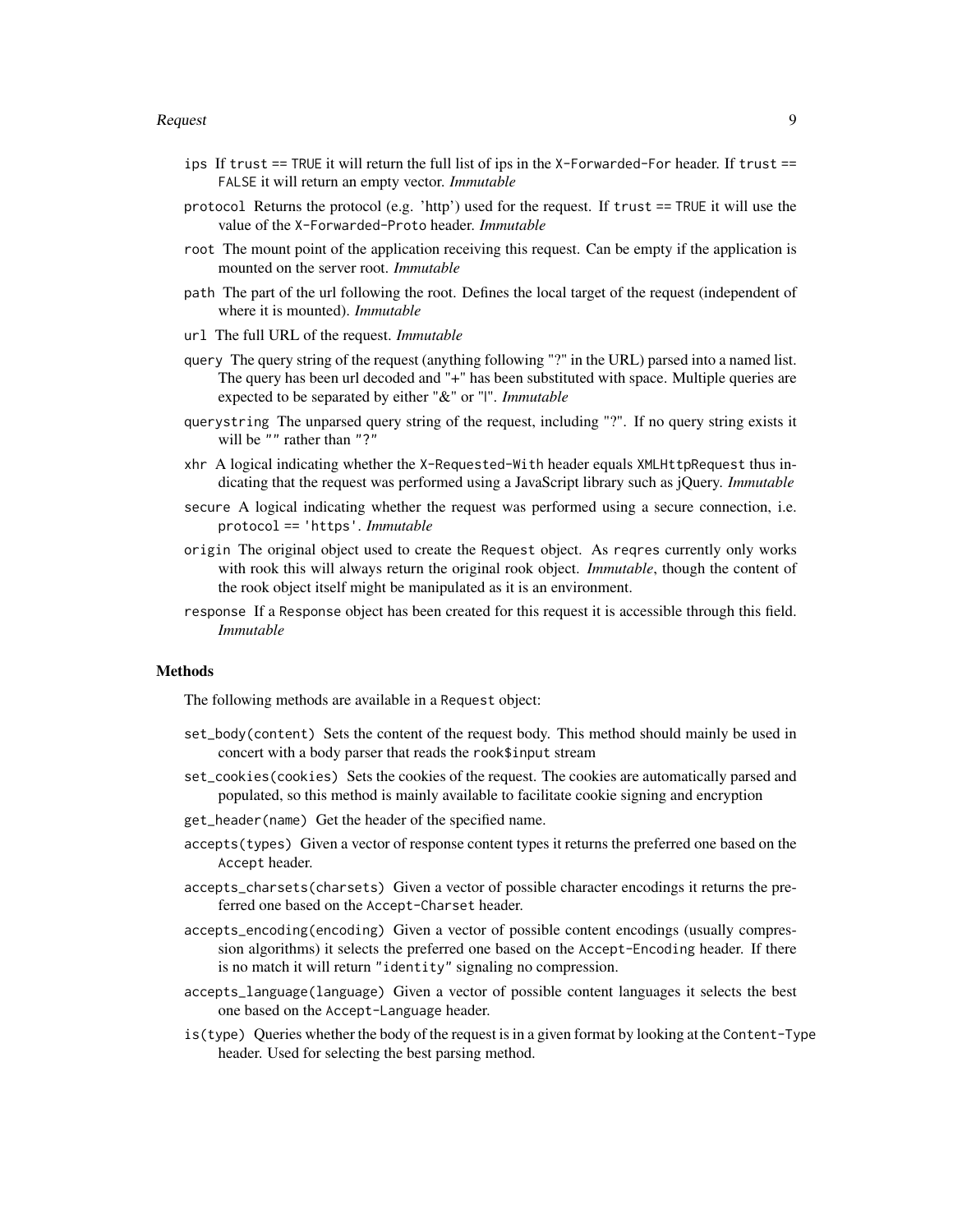<span id="page-9-0"></span>respond() Creates a new Response object from the request

- parse(..., autofail = TRUE) Based on provided parsers it selects the appropriate one by looking at the Content-Type header and assigns the result to the request body. A parser is a function accepting a raw vector, and a named list of additional directives, and returns an R object of any kind (if the parser knows the input to be plain text, simply wrap it in [rawToChar\(\)](#page-0-0)). If the body is compressed, it will be decompressed based on the Content-Encoding header prior to passing it on to the parser. See [parsers](#page-4-1) for a list of pre-supplied parsers. Parsers are either supplied in a named list or as named arguments to the parse method. The names should correspond to mime types or known file extensions. If autofail = TRUE the response will be set with the correct error code if parsing fails. parse() returns TRUE if parsing was successful and FALSE if not
- parse\_raw(autofail = TRUE) This is a simpler version of the parse() method. It will attempt to decompress the body and set the body field to the resulting raw vector. It is then up to the server to decide how to handle the payload. It returns TRUE if successful and FALSE otherwise.
- as\_message() Prints a HTTP representation of the request to the output stream.

#### See Also

[Response](#page-10-1) for handling http responses

```
fake_rook <- fiery::fake_request(
  'http://example.com/test?id=34632&question=who+is+hadley',
 content = 'This is an elaborate ruse',
 headers = list(Accept = 'application/json; text/*',
    Content_Type = 'text/plain'
 )
\mathcal{L}req <- Request$new(fake_rook)
# Get full URL
req$url
# Get list of query parameters
req$query
# Test if content is text
req$is('txt')
# Perform content negotiation for the response
req$accepts(c('html', 'json', 'txt'))
# Cleaning up connections
rm(fake_rook, req)
gc()
```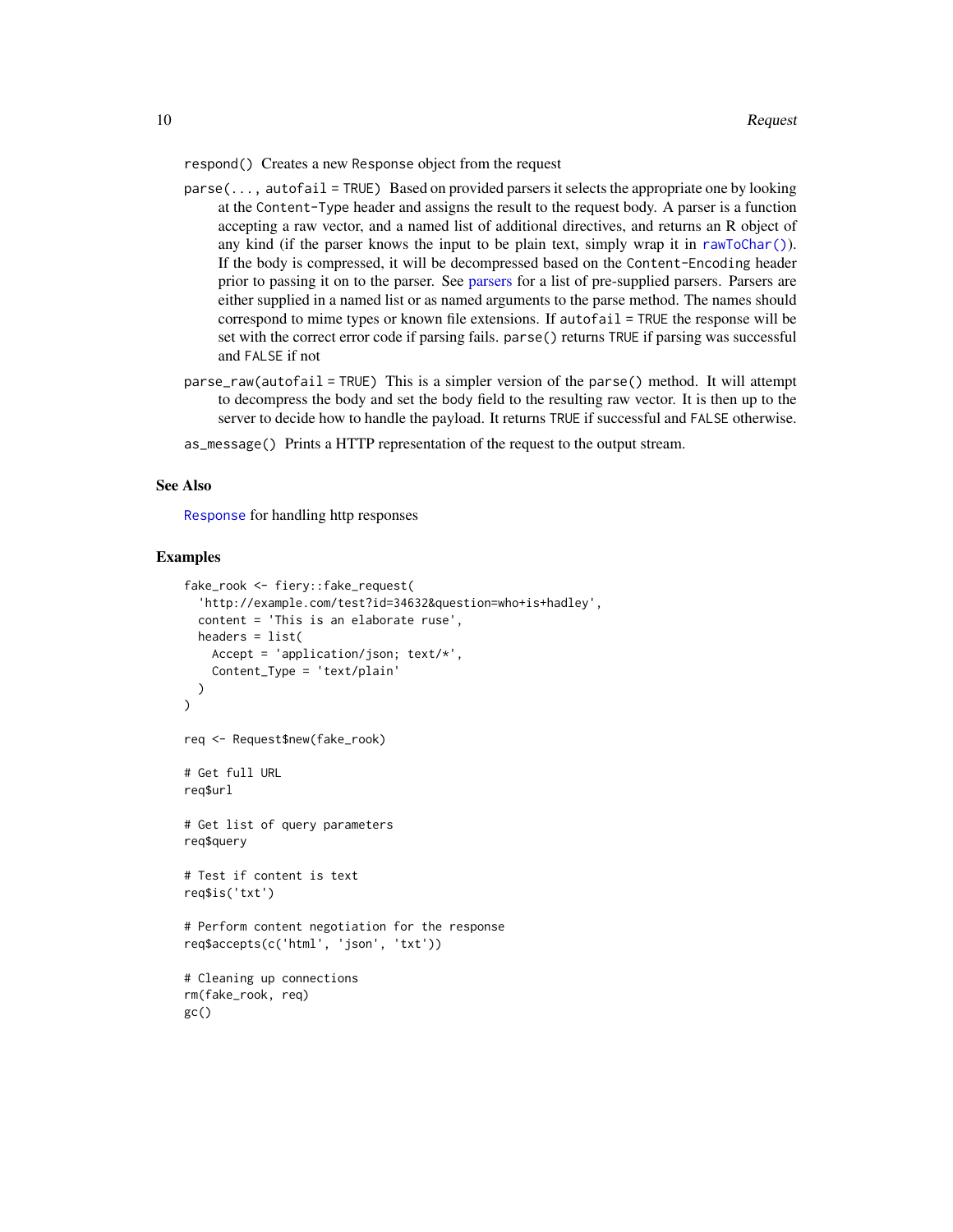<span id="page-10-1"></span><span id="page-10-0"></span>

#### **Description**

This class handles all functionality involved in crafting a http response. Much of the functionality is inspired by the Request class in Express.js, so [the documentation](https://expressjs.com/en/4x/api.html#res) for this will complement this document. As reqres is build on top of the [Rook specifications](https://github.com/jeffreyhorner/Rook/blob/a5e45f751/README.md) the Response object can be converted to a compliant list object to be passed on to e.g. the httpuv handler.

#### Usage

```
## S3 method for class 'Response'
as.list(x, \ldots)
```
is.Response(x)

#### Arguments

| X | A Response object |
|---|-------------------|
| . | Ignored           |

#### Details

A Response object is always created as a response to a Request object and contains a reference to the originating Request object. A Response is always initialized with a 404 Not Found code, an empty string as body and the Content-Type header set to text/plain. As the Content-Type header is required for httpuv to function, it will be inferred if missing when converting to a list. If the body is a raw vector it will be set to application/octet-stream and otherwise it will be set to text/plain. It is always advised to consciously set the Content-Type header though. The only exception is when attaching a standard file where the type is inferred from the file extension automatically. Unless the body is a raw vector it will automatically be converted to a character vector and collapsed to a single string with "\n" separating the individual elements before the Response object is converted to a list (that is, the body can exist as any type of object up until the moment where the Response object is converted to a list). To facilitate communication between different middleware the Response object contains a data store where information can be stored during the lifetime of the response.

#### Value

A rook-compliant list-response (in case of as.list()) or a logical indicating whether the object is a Response (in case of is.Response())

#### Initialization

A new 'Response'-object is initialized using the new() method on the generator:

Usage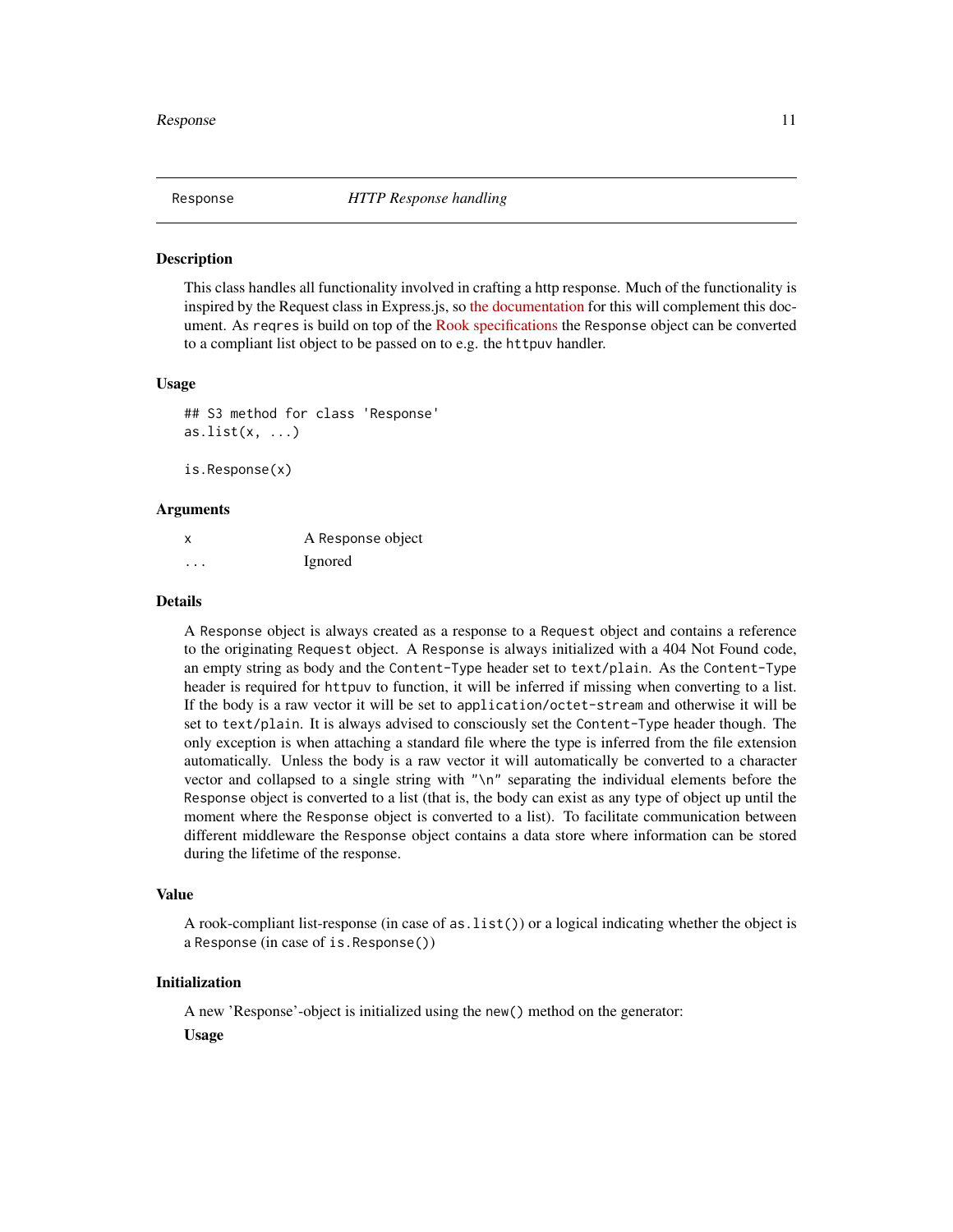#### 12 Response

#### res <- Response\$new(request)

But often it will be provided by the request using the respond() method, which will provide the response, creating one if it doesn't exist

Usage

```
res <- request$respond()
```
#### Arguments

request The Request object that the Response is responding to

#### Fields

The following fields are accessible in a Response object:

status Gets or sets the status code of the response. Is initialised with 404L

- body Set or get he body of the response. If it is a character vector with a single element named 'file' it will be interpreted as the location of a file. It is better to use the file field for creating a response referencing a file as it will automatically set the correct headers.
- file Set or get the location of a file that should be used as the body of the response. If the body is not referencing a file (but contains something else) it will return NULL. The Content-Type header will automatically be inferred from the file extension, if known. If unknown it will defaults to application/octet-stream. If the file has no extension it will be text/plain. Existence of the file will be checked.

type Get or sets the Content-Type header of the response based on a file extension or mime-type. request Get the original Request object that the object is responding to.

#### Methods

The following methods are available in a Response object:

set\_header(name, value) Sets the header given by name. value will be converted to character. A header will be added for each element in value. Use append\_header() for setting headers without overwriting existing ones.

get\_header(name) Returns the header(s) given by name

remove\_header(name) Removes all headers given by name

has\_header(name) Test for the existence of any header given by name

- append\_header(name, value) Adds an additional header given by name with the value given by value. If the header does not exist yet it will be created.
- set\_data(key, value) Adds value to the internal data store and stores it with key

get\_data(key) Retrieves the data stored under key in the internal data store.

remove\_data(key) Removes the data stored under key in the internal data store.

has\_data(key) Queries whether the data store has an entry given by key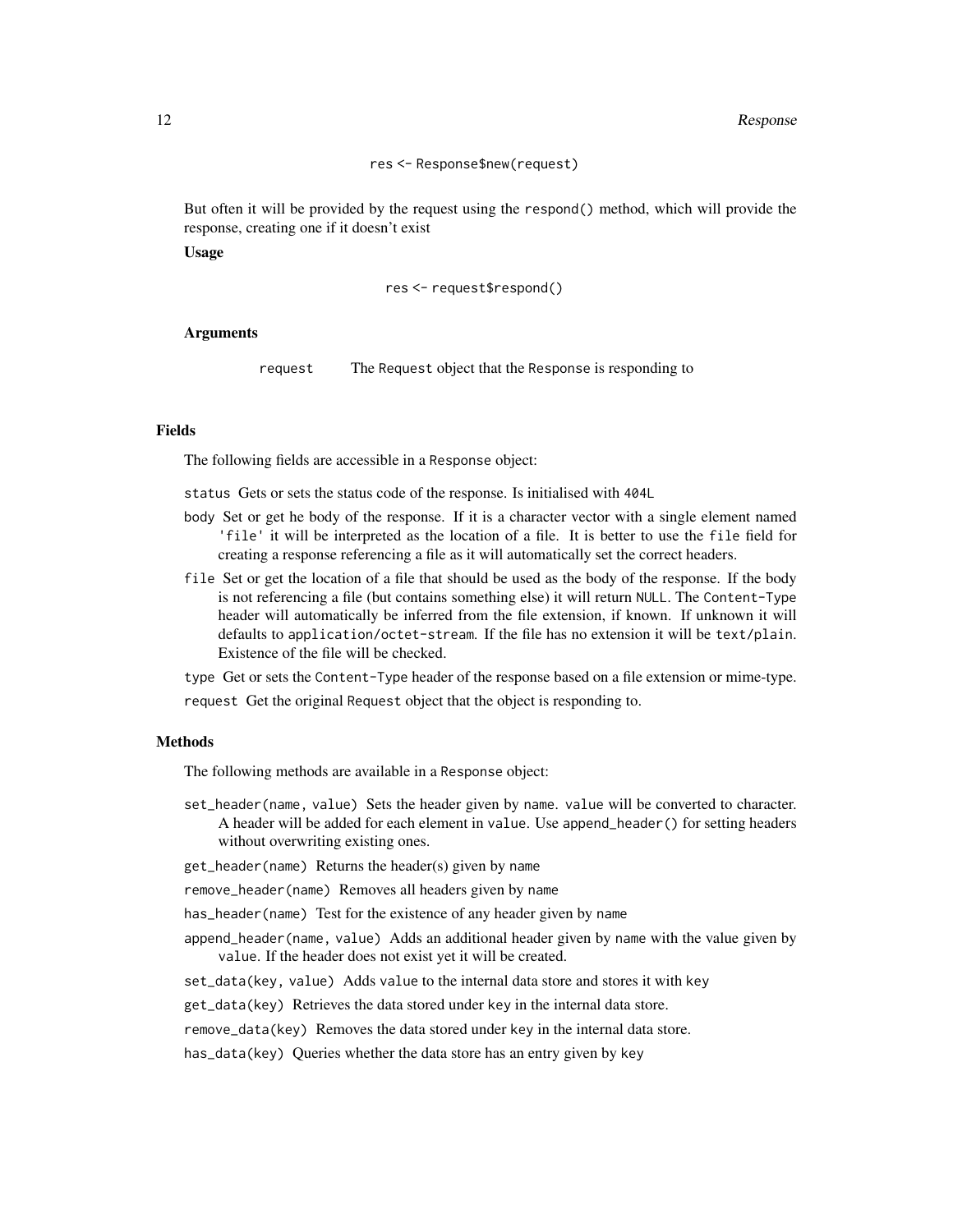- <span id="page-12-0"></span>attach(file, filename=basename(file), type=NULL) Sets the body to the file given by file and marks the response as a download by setting the Content-Disposition to attachment; filename=<filename>. Use the type argument to overwrite the automatic type inference from the file extension.
- status\_with\_text(code) Sets the status to code and sets the body to the associated status code description (e.g. Bad Gateway for 502L)
- set\_cookie(name, value, encode = TRUE, expires = NULL, http\_only = NULL, max\_age = NULL, path = NULL, secure Adds the cookie given by name to the given value, optionally url encoding it, along with any additional directives. See [https://developer.mozilla.org/en-US/docs/Web/HTTP/](https://developer.mozilla.org/en-US/docs/Web/HTTP/Headers/Set-Cookie) [Headers/Set-Cookie](https://developer.mozilla.org/en-US/docs/Web/HTTP/Headers/Set-Cookie) for a description of the different directives. If the cookie already exists it will be overwritten. The validity of the directives will automatically be checked. expires expects a POSIXct object, http\_only and secure expect a logical, max\_age expects an integer, path a string, and same\_site either "Lax" or "Strict"
- remove\_cookie(name) Removes the cookie named name from the response.
- has\_cookie(name) Queries whether the response contains a cookie named name
- set\_links(...) Sets the Link header based on the named arguments passed to .... The names will be used for the rel directive.
- $format(..., autofail = TRUE, compress = TRUE)$  Based on the formatters passed in through ... content negotiation is performed with request and the preferred formatter is chosen. The Content-Type header is set automatically. If compress = TRUE the compress() method will be called after formatting. If an error is encountered and autofail = TRUE the response will be set to 500. If a formatter is not found and autofail = TRUE the response will be set to 406. If formatting is successful it will return TRUE, if not it will return FALSE
- compress(priority = c('gzip', 'deflate', 'br', 'identity')) Based on the provided priority, an encoding is negotiated with the request and applied. The Content-Encoding header is set to the chosen compression algorithm.
- content\_length() Calculates the length (in bytes) of the body. This is the number that goes into the Content-Length header. Note that the Content-Length header is set automatically by httpuv so this method should only be called if the response size is needed for other reasons.
- as\_list() Converts the object to a list for further processing by a Rook compliant server such as httpuv. Will set Content-Type header if missing and convert a non-raw body to a single character string.

#### See Also

[Request](#page-6-1) for handling http requests

```
fake_rook <- fiery::fake_request(
  'http://example.com/test?id=34632&question=who+is+hadley',
  content = 'This is elaborate ruse',
 headers = list(Accept = 'application/json; text/*',
   Content_Type = 'text/plain'
 )
)
```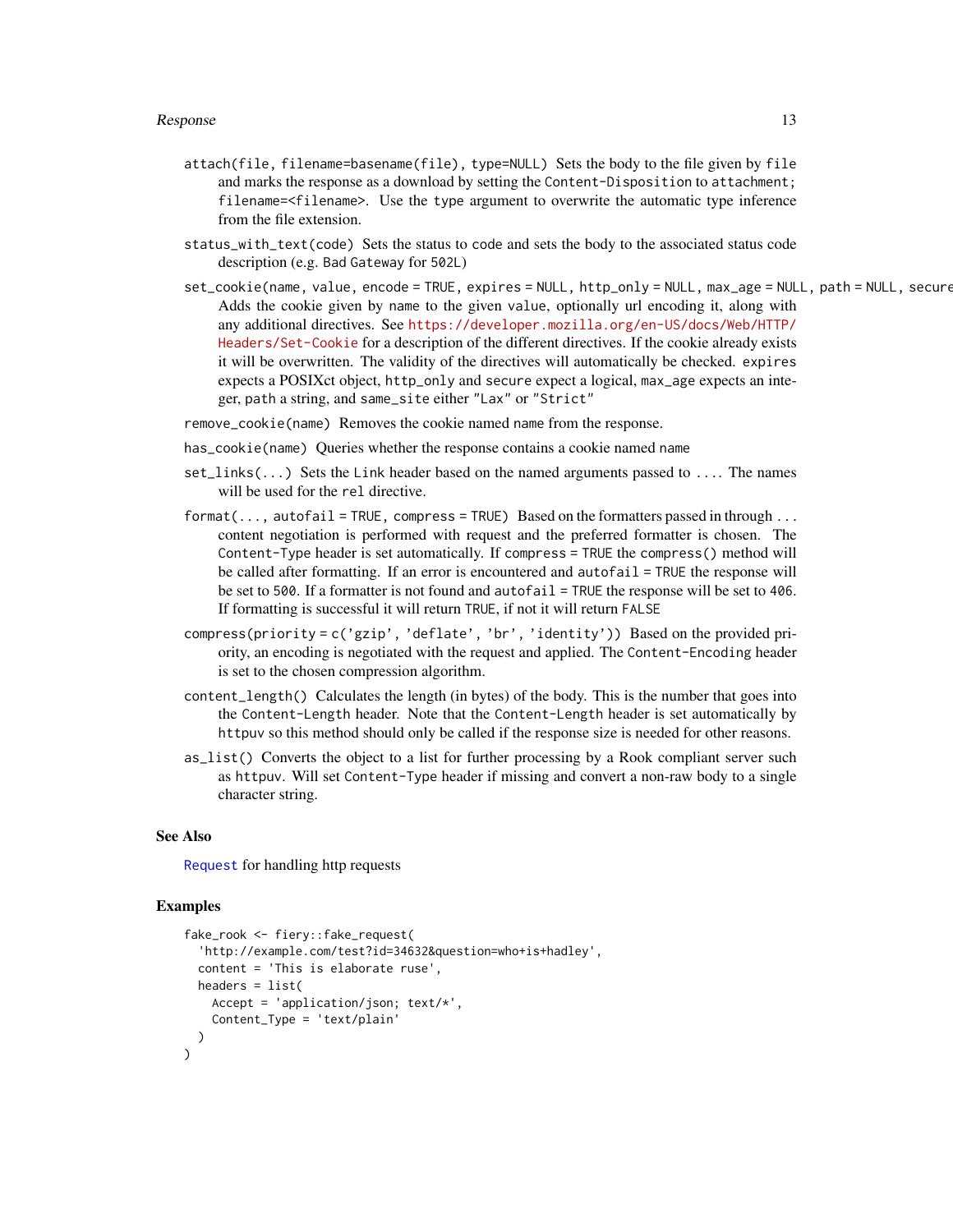```
req <- Request$new(fake_rook)
res <- Response$new(req)
res
# Set the body to the associated status text
res$status_with_text(200L)
res$body
# Infer Content-Type from file extension
res$type <- 'json'
res$type
# Prepare a file for download
res$attach(system.file('DESCRIPTION', package = 'reqres'))
res$type
res$body
res$get_header('Content-Disposition')
# Cleaning up connections
rm(fake_rook, req, res)
gc()
```
to\_http\_date *Format timestamps to match the HTTP specs*

#### Description

Dates/times in HTTP headers needs a specific format to be valid, and is furthermore always given in GMT time. These two functions aids in converting back and forth between the required format.

#### Usage

to\_http\_date(time, format = NULL)

from\_http\_date(time)

#### Arguments

| time   | A string or an object coercible to POSIXct                                     |
|--------|--------------------------------------------------------------------------------|
| format | In case time is not a POSIX ct object a specification how the string should be |
|        | interpreted.                                                                   |

#### Value

to\_http\_date() returns a properly formatted string, while from\_http\_date() returns a POSIXct object

<span id="page-13-0"></span>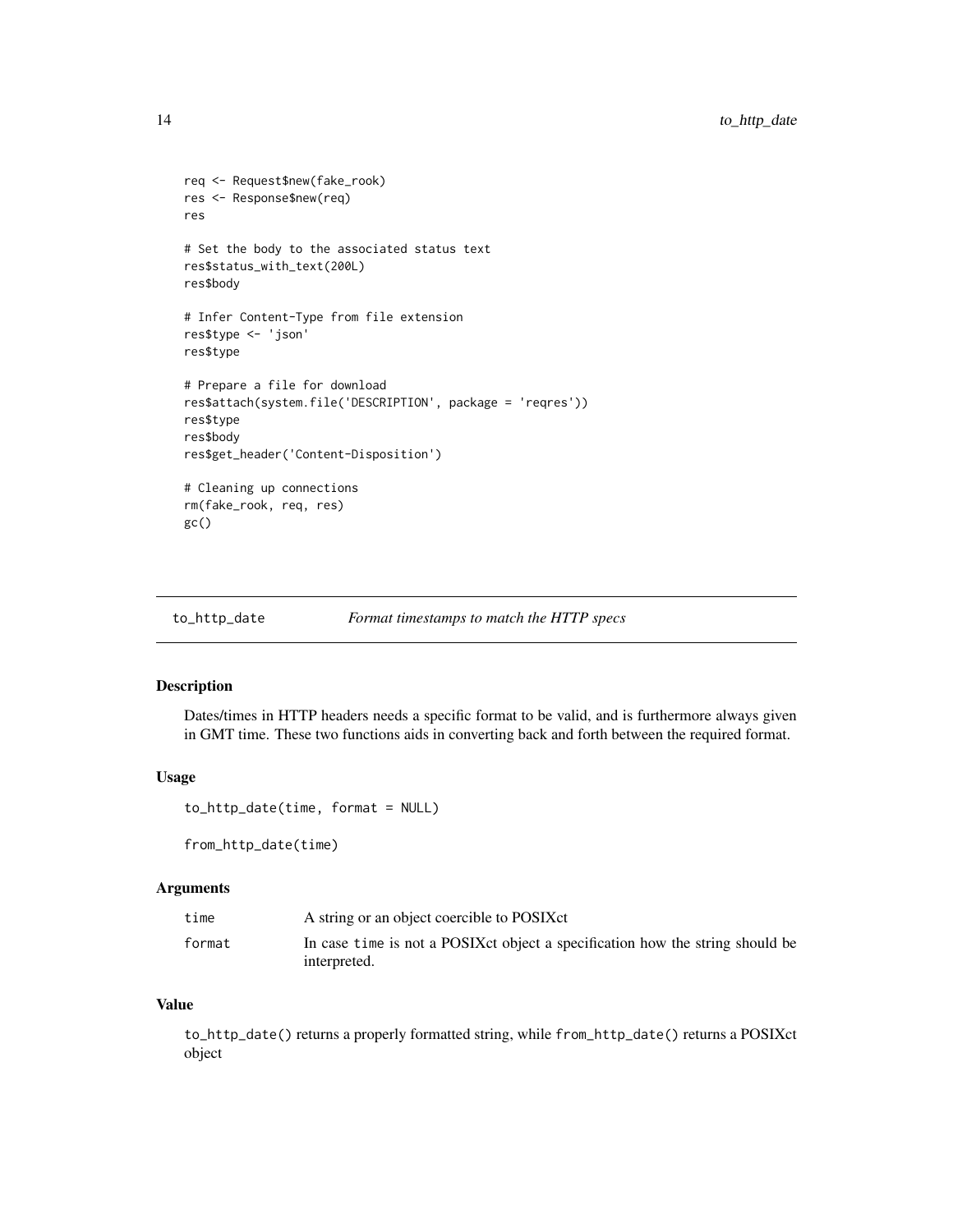to\_http\_date 15

```
time <- to_http_date(Sys.time())
time
from_http_date(time)
```